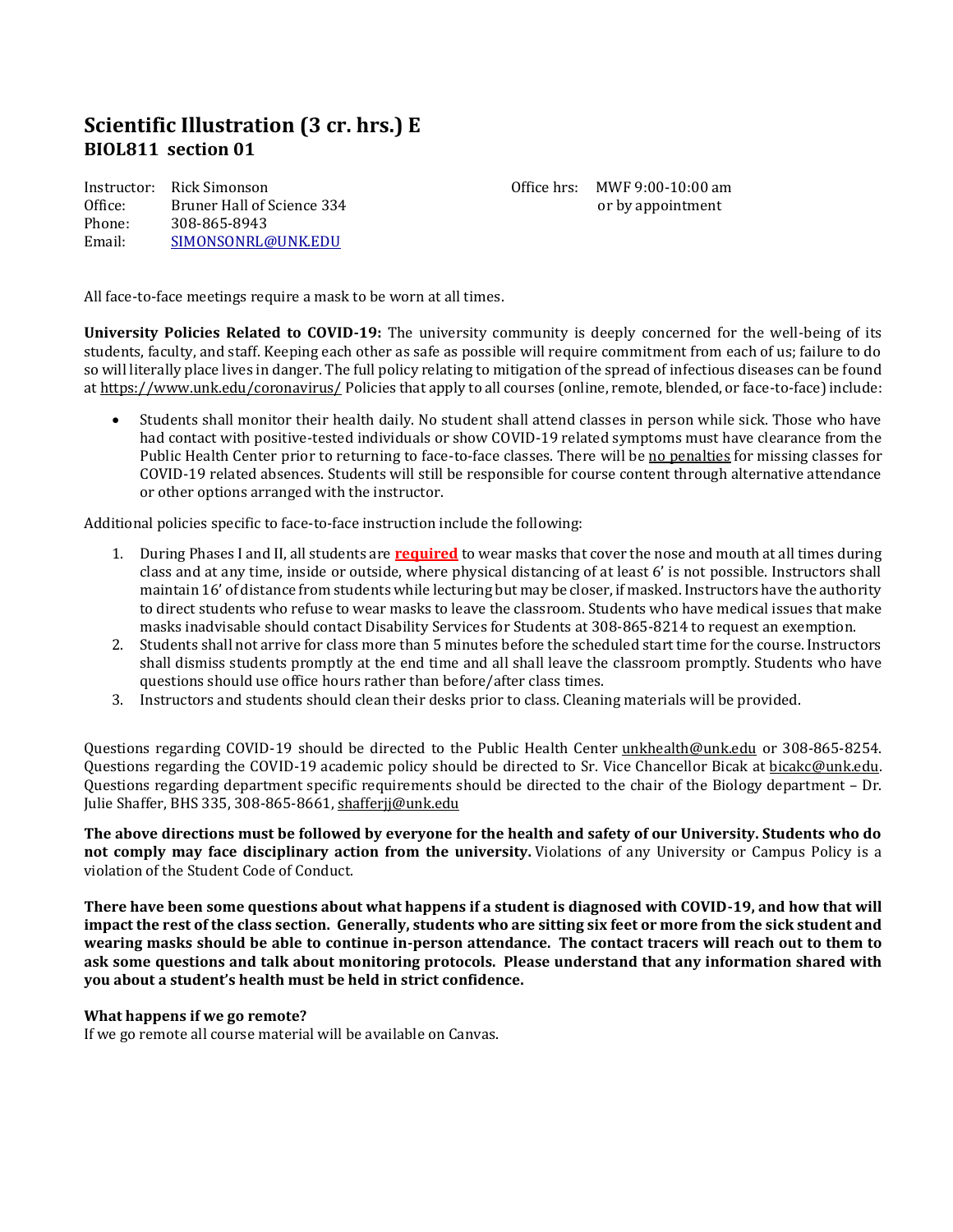An introduction to the discipline of scientific illustration. Students will learn the fundamental principles of creating effective illustrations for the purpose of communicating science. A limited set of media types will be explored. The main focus will be on creating the best images for use in research, teaching, journal publications, presentations, and other applications. Copyright and other legal issues will also be discussed. Prerequisites: basic knowledge of biological concepts; artistic ability not required.

#### **Course Objectives**

The student outcome objectives for this course are to 1.) become familiar with the discipline of scientific illustration, 2.) learn how images are used to effectively communicate science, and 3) acquire skills for creating images for education or research purposes.

One of the primary purposes of this course is to become familiar with the discipline of scientific illustration. Scientific illustration is an enormous field of study spanning all of the various disciplines of science (biology, chemistry, physics, earth science, astronomy, etc.) as well as most of the diverse media types used by modern artists (graphite, ink, colored pencil, watercolor, acrylic, digital, etc.). It is, of course, virtually impossible to cover all aspects of this vast discipline in the duration of a one semester course. We will focus our attention on the basic principles that apply to all scientific illustrations, the qualities that make an image effective, copyright laws and other legal issues, and the production of science illustrations. Throughout this course, we will be using three primary media types: continuous tone (graphite pencil), black and white (technical pen), and color (colored pencils). Limiting our number of media types will allow us to explore them in greater detail and to acquire a degree of proficiency in each technique. Even though scientific illustration covers the entire gamut of science, we will focus our attention on the field of biology. The format of this course will probably seem very different compared to other science courses you have taken. There will be little emphasis on exams, papers, written assignments, and other traditional forms of assessment. This course is very project oriented. The majority of points awarded will be for the original illustration projects you create.

## **Plagiarism/Copyright Infringement**

Plagiarism/copyright infringement is the act of taking someone else's work and attempting to pass it off as your own. Plagiarism and copyright infringement will not be tolerated. If you plagiarize or copy someone's photo or illustration you will receive a 0 for that assignment.

# **Required Materials**

## **Graphite media:**

- Drawing pencils medium (HB), hard (6H or 4H), soft (4B or 6B)
- Eraser
- Drawing paper 9"x 12" (pad or single sheets)

#### **Ink media:**

- Technical pens any brand (Zig, FaberCastell, Staedtler, Rapidograph, etc.) with fine points of various sizes (0.2 0.65 mm) (PITT artist pens, Micron, and Copic are very good!)
- Bristol board 9"x 12" pad or single sheets (Strathmore smooth 300 series, etc.)

#### **Colored pencil media:**

- Colored pencils (Prismacolor, Derwent, Faber-Castell, etc.)
- Drawing paper 9"x 12" (pad or single sheets)

#### **Optional Materials**

Sketchpad Mechanical Pencil

Books:

- Hodges, E. R. S. 2003. The Guild Handbook of Scientific Illustration, 2nd Ed. John Wiley & Sons, Inc. Hoboken, New Jersey.
- Wood, P. 1994. Scientific Illustration, 2nd Ed. John Wiley & Sons, Inc. New York.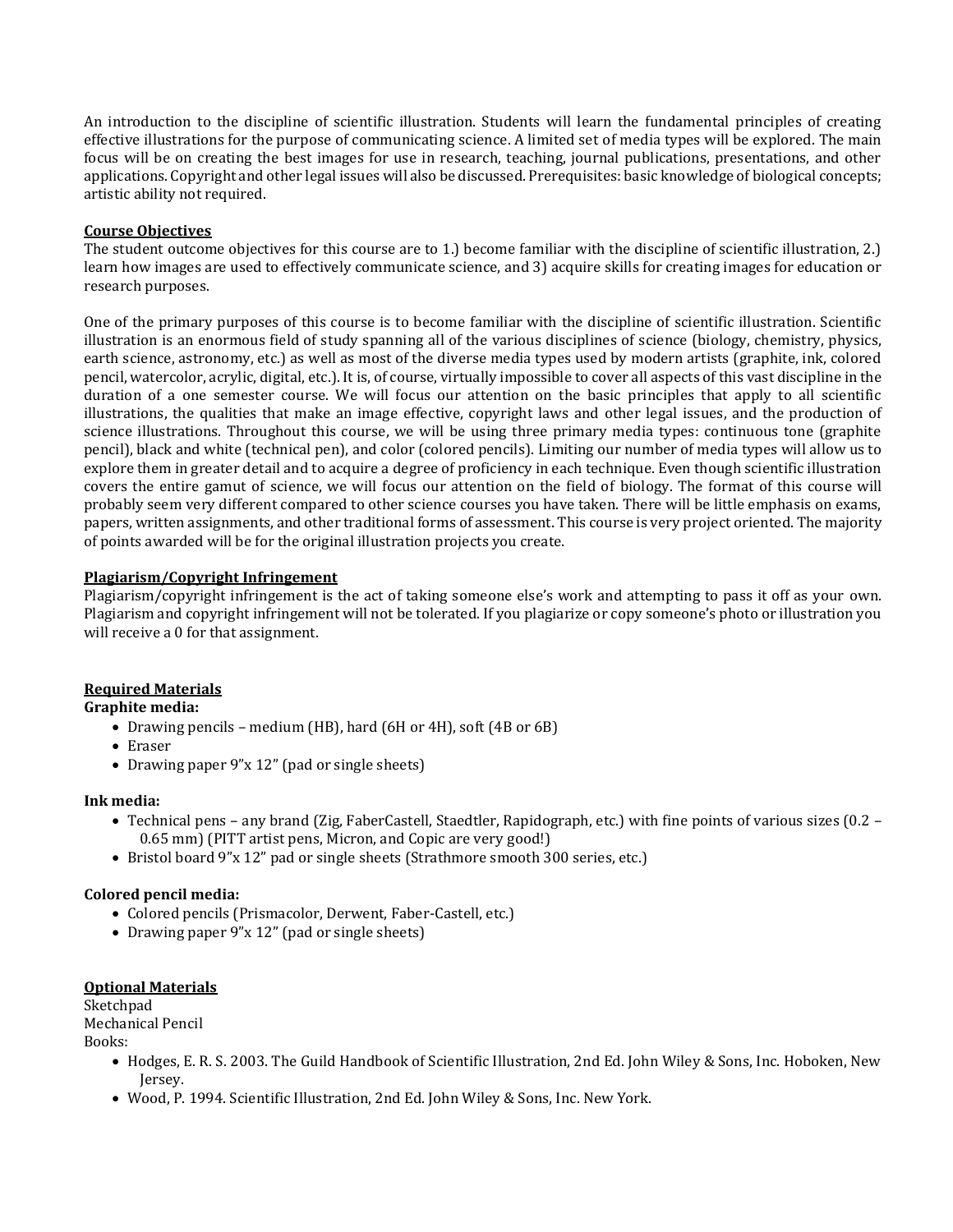| Item                      | <b>Quantity</b> | <b>Points</b>  | <b>Total</b> | % Score     | Grade |
|---------------------------|-----------------|----------------|--------------|-------------|-------|
| Sketches                  | 3               | 10             | 30           | >97.99      | $A+$  |
| Exam                      | 1               | 50             | 50           | 92.00-97.99 | A     |
|                           | 3               | 30             | 90           | 90.00-91.99 | $A-$  |
| Assignments               |                 |                |              | 88.00-89.99 | $B+$  |
| <b>Discussions</b>        | 4               | 20             | 80           | 82.00-87.99 | B     |
| Illustrations             | $\overline{4}$  | 100            | 400          | 80.00-81.99 | $B -$ |
| <b>Final Illustration</b> | 1               | 200            | 200          | 78.00-79.99 | $C+$  |
|                           |                 | <b>TOTAL</b> = | 850          | 72.00-77.99 | C     |
|                           |                 |                |              | 70.00-71.99 | C-    |
|                           |                 |                |              | 68.00-69.99 | $D+$  |
|                           |                 |                |              | 62.00-67.99 | D     |
|                           |                 |                |              | 60.00-61.99 | D-    |
|                           |                 |                |              | <60.00      | F     |

## **Students with Disabilities**

It is the policy of the University of Nebraska at Kearney to provide flexible and individualized reasonable accommodation to students with documented disabilities. To receive accommodation services for a disability, students must be registered with the UNK Disabilities Services for Students (DSS) office, 175 Memorial Student Affairs Building, 308-865-8214 or by email [unkdso@unk.edu](mailto:unkdso@unk.edu)

## **UNK Statement of Diversity & Inclusion:**

UNK stands in solidarity and unity with our students of color, our Latinx and international students, our LGBTQIA+ students and students from other marginalized groups in opposition to racism and prejudice in any form, wherever it may exist. It is the job of institutions of higher education, indeed their duty, to provide a haven for the safe and meaningful exchange of ideas and to support peaceful disagreement and discussion. In our classes, we strive to maintain a positive learning environment based upon open communication and mutual respect. UNK does not discriminate on the basis of race, color, national origin, age, religion, sex, gender, sexual orientation, disability or political affiliation. Respect for the diversity of our backgrounds and varied life experiences is essential to learning from our similarities as well as our differences. The following link provides resources and other information regarding D&I: <https://www.unk.edu/about/equity-access-diversity.php>

#### **Students Who are Pregnant**

It is the policy of the University of Nebraska at Kearney to provide flexible and individualized reasonable accommodation to students who are pregnant. To receive accommodation services due to pregnancy, students must contact Cindy Ference in Student Health, 308-865-8219. The following link provides information for students and faculty regarding pregnancy rights. [http://www.nwlc.org/resource/pregnant-and-parenting-students-rights-faqs-college-and-graduate-students](https://urldefense.proofpoint.com/v2/url?u=http-3A__www.nwlc.org_resource_pregnant-2Dand-2Dparenting-2Dstudents-2Drights-2Dfaqs-2Dcollege-2Dand-2Dgraduate-2Dstudents&d=DwMFAg&c=Cu5g146wZdoqVuKpTNsYHeFX_rg6kWhlkLF8Eft-wwo&r=BJkIhAaMtWY7PlqIhIOyVw&m=RgBL3s2VNHfvD5ReMK2q_PhwYU8dbEt1vxs1BO4WkpQ&s=MmB91XAzaW-E7UPMXPGx9tWJQbTWJYyYzM8gLjhEzQ0&e=)

# **Reporting Student Sexual Harassment, Sexual Violence or Sexual Assault**

Reporting allegations of rape, domestic violence, dating violence, sexual assault, sexual harassment, and stalking enables the University to promptly provide support to the impacted student(s), and to take appropriate action to prevent a recurrence of such sexual misconduct and protect the campus community. Confidentiality will be respected to the greatest degree possible. Any student who believes she or he may be the victim of sexual misconduct is encouraged to report to one or more of the following resources:

# **Local Domestic Violence, Sexual Assault Advocacy Agency** 308-237-2599

**Campus Police (or Security)** 308-865-8911

## **Title IX Coordinator** 308-865-8655

Retaliation against the student making the report, whether by students or University employees, will not be tolerated.

If you have questions regarding the information in this email please contact **Mary Chinnock Petroski, Chief Compliance Officer [\(petroskimj@unk.edu](mailto:petroskimj@unk.edu) or phone 8400).**